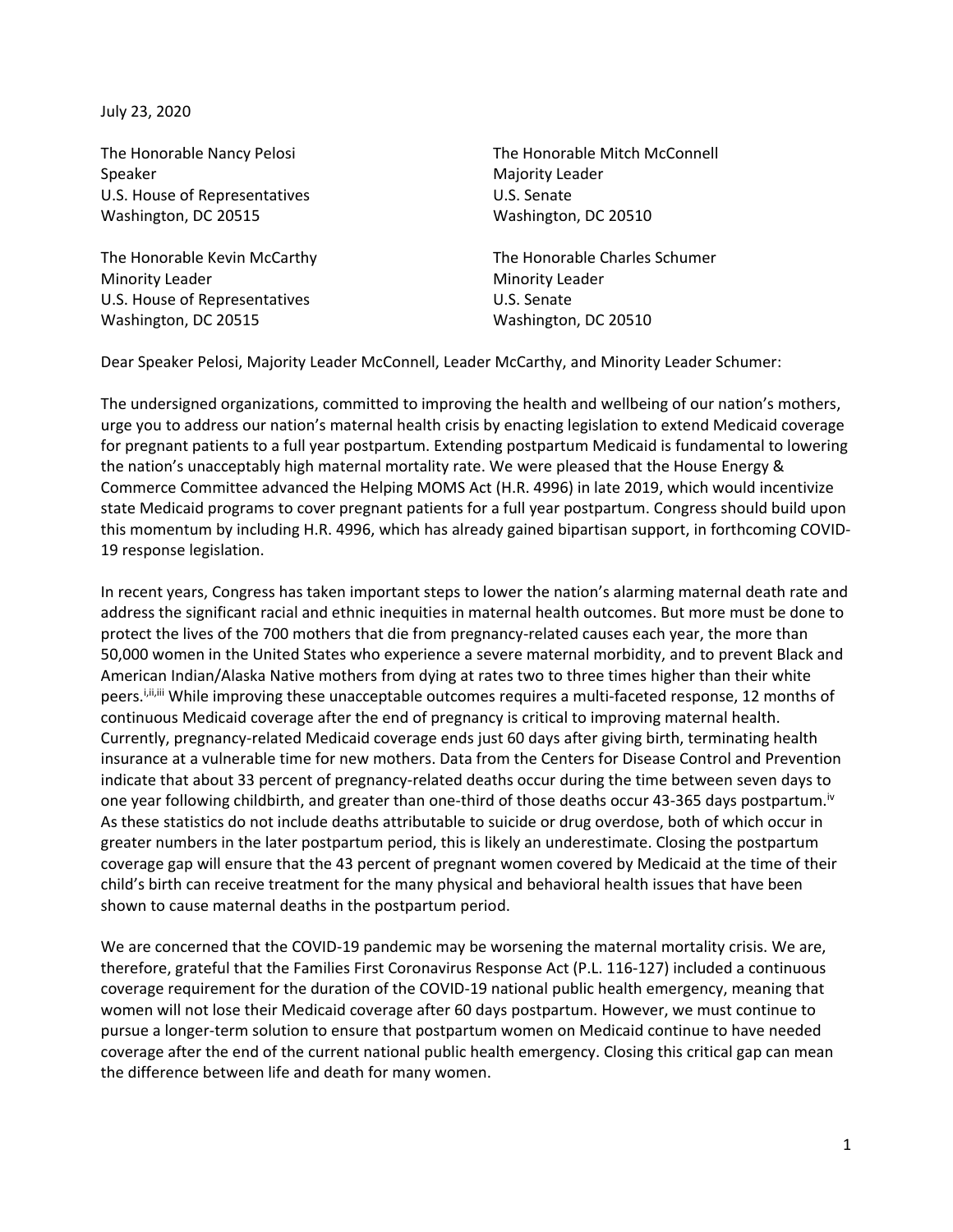Thank you for your commitment to our nation's mothers and families. We look forward to working with you to swiftly advance legislation that will save lives and promote equity by extending 12 months of continuous postpartum Medicaid coverage for new mothers. Please direct questions to Rebecca Abbott, Director of Government Relations, Society for Maternal-Fetal Medicine [\(rabbott@smfm.org,](mailto:rabbott@smfm.org) 405.642.9391).

Sincerely, 1,000 Days AIDS Alliance for Women, Infants, Children, Youth, & Families American Academy of Family Physicians American Academy of Pediatrics American College of Nurse-Midwives American College of Obstetricians and Gynecologists American Nurses Association American Organization for Nursing Leadership American Public Health Association Amniotic Fluid Emboloism Foundation Anthem, Inc. APS Foundation of America, Inc Association of Maternal & Child Health Programs Association of Women's Health, Obstetric and Neonatal Nurses Black Women's Health Imperative Center for Law and Social Policy Healthy Mothers, Healthy Babies Coalition of Georgia HealthyWomen HOPE Project Hyperemesis Education and Research (HER) Foundation Johns Hopkins School of Medicine, Women's Mood Disorders Center Johnson & Johnson March of Dimes Maternal Mental Health Leadership Alliance Medical University of South Carolina Mental Health America of Ohio Mom Congress MomsRising National Association of County and City Health Officials National Black Women's HIV/AIDS Network National Family Planning & Reproductive Health Association National Healthy Start Association National WIC Association Nurse-Family Partnership Planned Parenthood Federation of America Postpartum Resource Center of New York Postpartum Support International Sepsis Alliance Society for Maternal-Fetal Medicine Society for Reproductive Investigation Society for Women's Health Research The Joint Commission